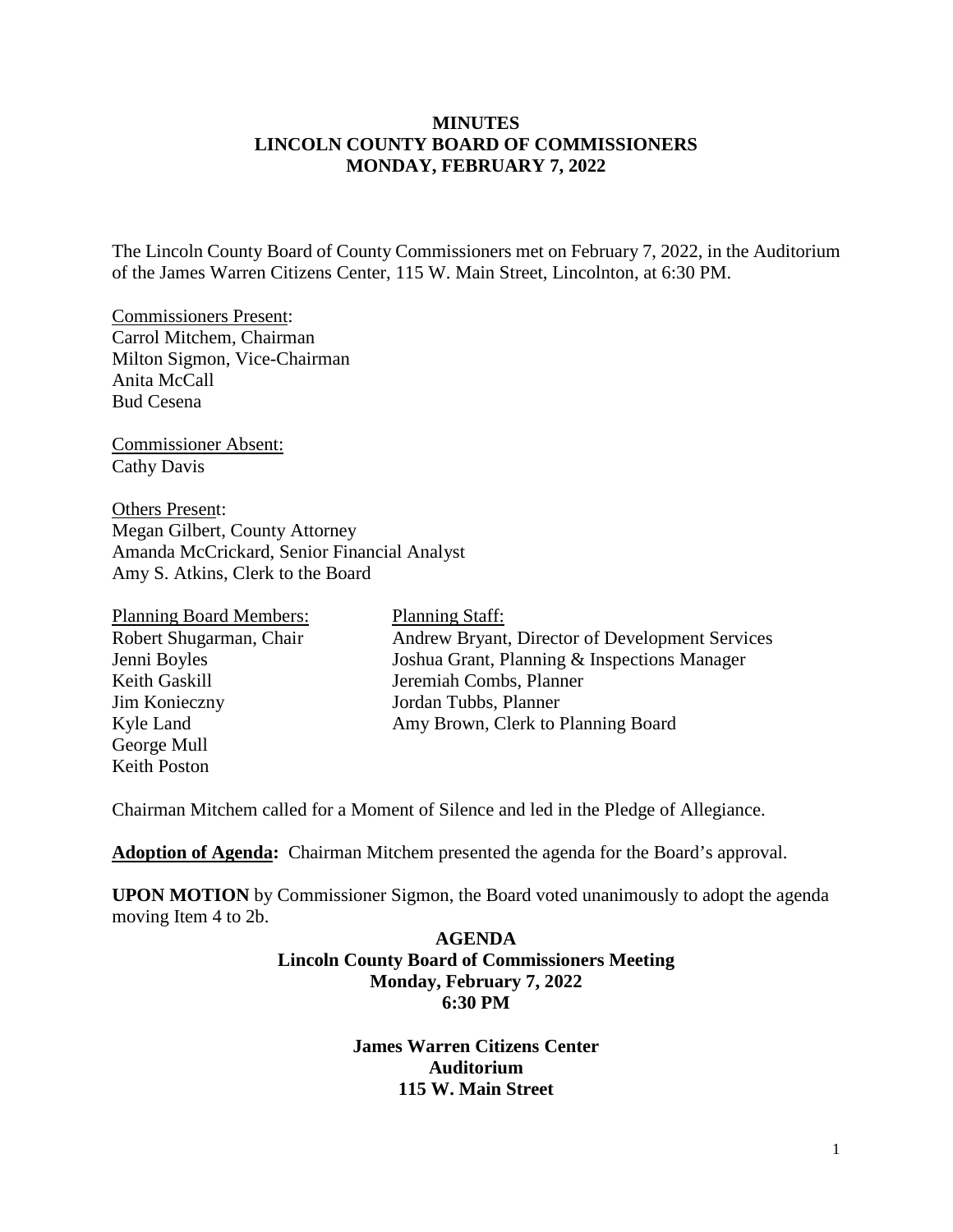## **Lincolnton, NC 28092**

Call to Order – Chairman Mitchem

Moment of Silence

Pledge of Allegiance

- 1. Adoption of the Agenda
- 2. Consent Agenda
	- a. Approval of Minutes [January 24, 2022](https://www.lincolncounty.org/DocumentCenter/View/18493/020722Item2a)
	- b. [BOA #6](https://www.lincolncounty.org/DocumentCenter/View/18468/020722Item2c)
	- c. [GPO #6](https://www.lincolncounty.org/DocumentCenter/View/18469/020722Item2d)
	- d. [CPOA #5](https://www.lincolncounty.org/DocumentCenter/View/18470/020722Item2e)
	- e. [Resolution #2021-3: Resolution to Sell North Brook Volunteer Fire Department a](https://www.lincolncounty.org/DocumentCenter/View/18471/020722Item2f)  [Surplus County Vehicle for \\$1.00](https://www.lincolncounty.org/DocumentCenter/View/18471/020722Item2f)
	- f. [Tax Requests for Refunds –](https://www.lincolncounty.org/DocumentCenter/View/18472/020722Item2g) December  $20 31$ , 2021
- 3. Zoning Public Hearings Jeremiah Combs

## **Joint Public Hearings with Planning Board - Legislative Cases:**

[CZ 2021-7 Timothy Dellinger, applicant](https://www.lincolncounty.org/DocumentCenter/View/18473/020722Item3a) (Parcel ID# 90501 and 101159) A request to rezone an 8.41-acre tract from R-SF (Residential Single-Family) to CZ B-G (Conditional Zoning General Business) to permit a self-storage facility, including enclosed storage units and outdoor recreational vehicle storage. The property is located at 8179 Webbs Road in Catawba Springs Township.

[ZMA #685 Denver Christian Academy, applicant](https://www.lincolncounty.org/DocumentCenter/View/18474/020722Item3b) (Parcel ID# 80841) A request to rezone a 5.13-acre tract from B-N (Neighborhood Business) to B-G (General Business). The property is located at 2243 Charter Lane, on the west side of N.C. 16 Business and north side of Old Post Road in Catawba Springs Township.

## **Following the joint meeting, the Lincoln County Board of Commissioners will hold public hearings to consider the following QUASI JUDICIAL matters:**

[SUP #455 Denver Christian Academy, applicant \(](https://www.lincolncounty.org/DocumentCenter/View/18475/020722Item3c)Parcel ID# 80841) A request to amend CUP #430A to allow two additional modular classroom buildings to be placed on a school campus in the B-N (Neighborhood Business) district. The 5.13-acre tract is located at 2243 Charter Lane, on the west side of N.C. 16 Business and north side of Old Post Road in Catawba Springs Township.

[SUP #457 Derek and Jessica Hill, applicants](https://www.lincolncounty.org/DocumentCenter/View/18476/020722Item3d) (Parcel ID# 33696) A request for a Special Use Permit to expand an existing detached garage in the road yard on a lot adjacent to Lake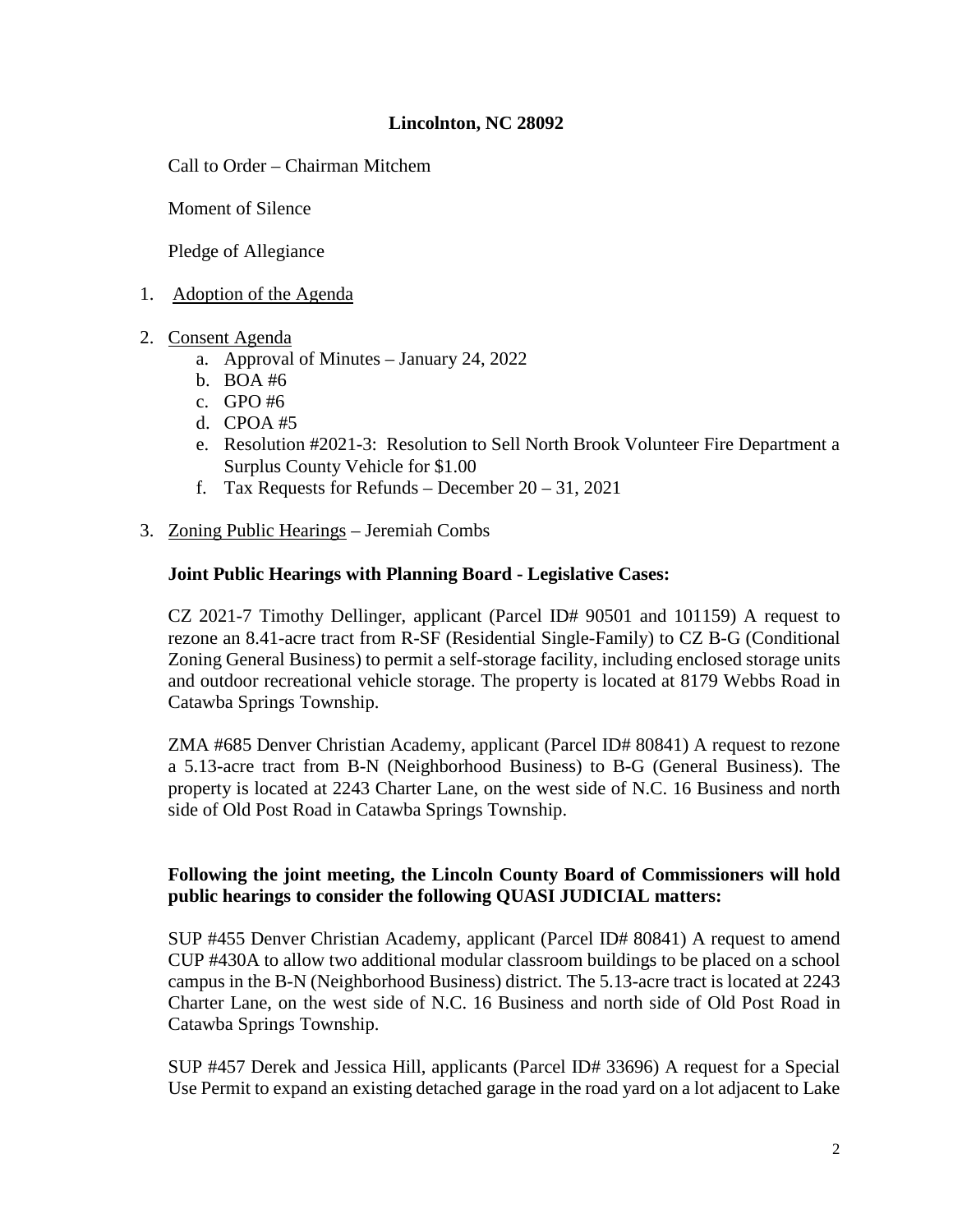Norman. The 0.89-acre parcel is located at 7679 Rabbit Circle about 1500 feet east of the intersection with Webbs Chapel Church Road in Catawba Springs Township.

- 4. [Statement of Delinquent 2021 Taxes Which are a Lien on Real Estate Property and](https://www.lincolncounty.org/DocumentCenter/View/18477/020722Item4)  [Adoption of Resolution #2022-4: A Resolution Ordering the Advertising of Delinquent](https://www.lincolncounty.org/DocumentCenter/View/18477/020722Item4)  [Real Estate Property Tax Liens](https://www.lincolncounty.org/DocumentCenter/View/18477/020722Item4) – Susan Sain
- 5. Public Comments
- 6. [Finance Officer's Report](https://www.lincolncounty.org/DocumentCenter/View/18478/020722Item6)
- 7. Other Business

Adjourn

**Consent Agenda: UPON MOTION** by Commissioner Cesena, the Board voted unanimously to approve the Consent Agenda as presented.

Consent Agenda

- a. Approval of Minutes [January 24, 2022](https://www.lincolncounty.org/DocumentCenter/View/18493/020722Item2a)
- b. [BOA #6](https://www.lincolncounty.org/DocumentCenter/View/18468/020722Item2c)
- c. [GPO #6](https://www.lincolncounty.org/DocumentCenter/View/18469/020722Item2d)
- d. [CPOA #5](https://www.lincolncounty.org/DocumentCenter/View/18470/020722Item2e)
- e. [Resolution #2021-3: Resolution to Sell North Brook Volunteer Fire Department a](https://www.lincolncounty.org/DocumentCenter/View/18471/020722Item2f)  [Surplus County Vehicle for \\$1.00](https://www.lincolncounty.org/DocumentCenter/View/18471/020722Item2f)
- f. [Tax Requests for Refunds –](https://www.lincolncounty.org/DocumentCenter/View/18472/020722Item2g) December 20 31, 2021

**Statement of Delinquent 2021 Taxes Which are a Lien on Real Estate Property and Adoption of Resolution #2022-4: A Resolution Ordering the Advertising of Delinquent Real Estate Property Tax Liens:** Susan Sain presented the following: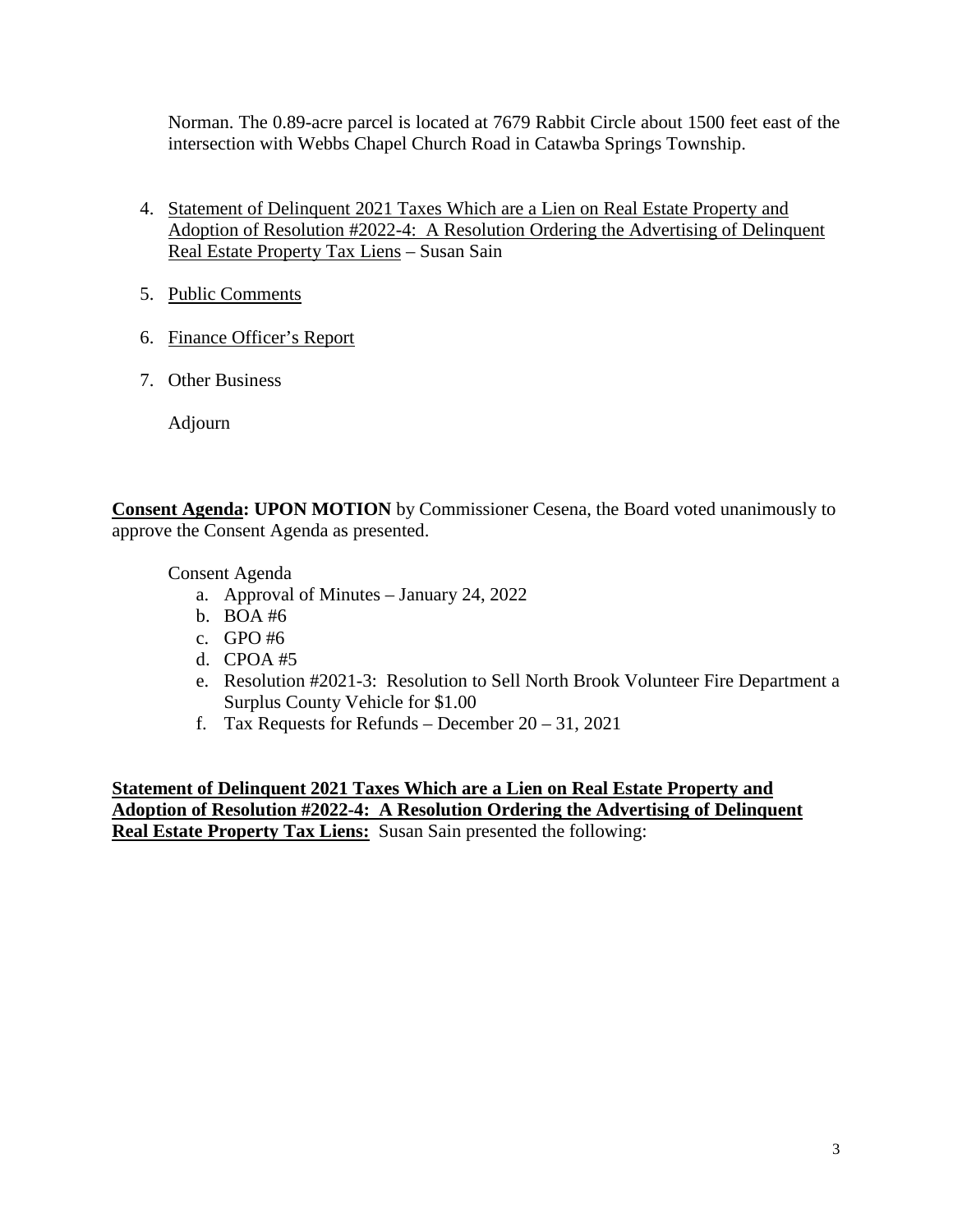Pursuant to NCGS 105.369(a), the amount of delinquent 2021 taxes which are a lien on real estate property is \$3,013,405.13. A complete listing of these delinquent taxes is on file at the Lincoln County Tax Department.

Upon receipt of this statement, the governing board must order advertising of the unpaid delinquencies. It is our recommendation that this advertisement appear one (1) time between March 1 and June 30, 2022, as required per NCGS 105.369 (a), in the Lincoln Times News, Lincoln Herald, and the Denver Citizen. This delinquent list will also be posted in the Lincoln County Courthouse upon approval by the board.

> Resolution #\_\_\_\_\_\_\_\_\_\_\_\_\_\_: A RESOLUTION ORDERING THE ADVERTISING OF DELINQUENT REAL ESTATE PROPERTY TAX LIENS

THAT WHEREAS, NCGS 105.369(a) requires the Tax Administrator to report to the Board of Commissioners the delinquent tax liens on real property; and

WHEREAS, the same statute requires the Board of Commissioners to order that these liens be published one (1) time between March 1 and June 30; and

WHEREAS, the Tax Administrator has submitted said listing of the delinquent tax liens on real property;

NOW THEREFORE, BE IT RESOLVED by the Lincoln County Board of Commissioners that the Tax Administrator is hereby ordered to publish the list of delinquent tax liens on real property.

Passed and adopted this the 7th day of February 2022.

BY:

Carrol Mitchem, Chair **Lincoln County Board of Commissioners** 

ATTEST:

Amy S. Atkins, Clerk to the Board

**UPON MOTION** by Commissioner McCall, the Board voted unanimously to approve Resolution #2022-4 as presented.

**Zoning Public Hearings:** Megan Gilbert, County Attorney, presented information concerning legislative and quasi-judicial hearings. She asked if any Board member has a conflict regarding any of the quasi-judicial cases. Commissioner Cesena disclosed that he received numerous phone calls, emails and a visit concerning the Dellinger case but did not express an opinion to anyone as to how he would vote. Mrs. Gilbert said Commissioner Cesena did not thoroughly communicate with the other parties, so she does not think this would be considered ex parte communications. It was the consensus of the Board that this was not considered ex parte communication.

Jeremiah Combs presented the following cases: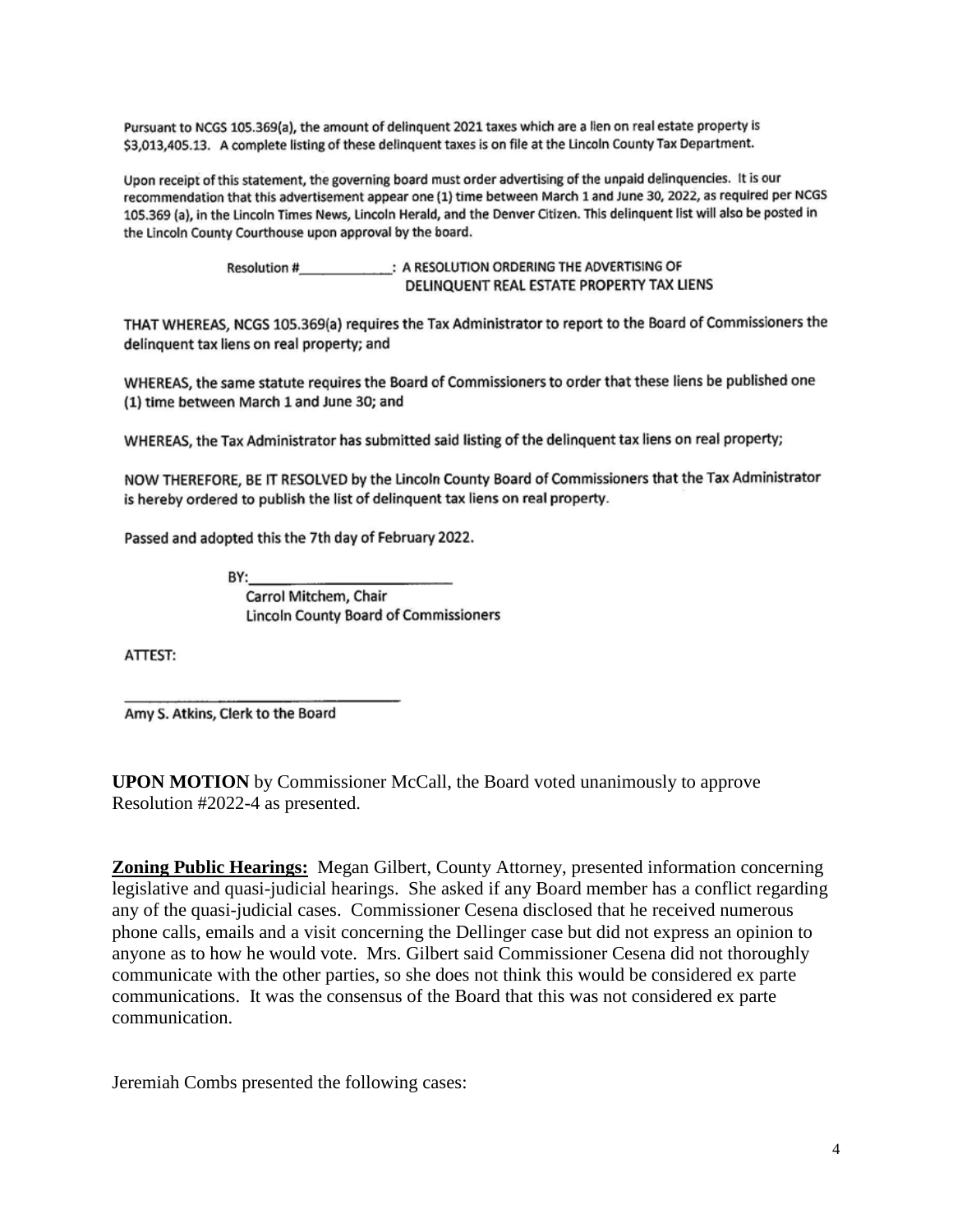# **CZ #2021-7 Timothy Dellinger, applicant**

### Request

The applicant is requesting the rezoning of a 8.41-acre tract from R-SF (Residential Single-Family) to CZ B-G (Conditional Zoning General Business) to permit a self-storage facility, including enclosed storage units, outdoor recreational vehicle storage, and an ice vending station. Under the Unified Development Ordinance, self-storage facilities with less than 50,000 square feet of gross floor area are a special use in the B-G (General Business) district. The minutes from a November 30, 2021 community involvement meeting are included with the rezoning application.

# Site and Area Description

The subject property is located at 8179 Webbs Road in Catawba Springs Township. The property is adjoined by property zoned R-SF (Residential-Single Family) and PD-R CU (Planned Development Residential Conditional Use). Land uses in this area are primarily residential with a few business and industrial uses. This property is designated by the Lincoln County Land Use Plan as Single-Family Neighborhood, suitable for a variety of single-family detached housing types with a density of 1.0 to 2.0 units per acre.

Staff's Recommendation Staff recommends disapproval of the rezoning request based on the following:

This proposed amendment is not consistent with the Lincoln County Comprehensive Land Use Plan and other adopted plans in that:

This property is part of an area designated by the Land Use Plan as Single Family Neighborhood, suitable for a variety of single-family detached housing types with a density of 1.0 to 2.0 units per acre.

This proposed amendment is not reasonable in that:

The proposed commercial development is inconsistent with the predominant residential land use pattern of the surrounding area. The scale and impact of the proposed facility is incompatible with the adjoining residential development.

Chairman Mitchem opened the Public Hearing concerning CZ #2021-7 Timothy Dellinger, applicant.

Marian Dellinger, said that she and Tim Dellinger currently reside in Mt. Holly. She said they are here tonight regarding the request to rezone 8.41 acre. The project would be built in 3 phases, the first phase would be the Class C Landscape buffer with the berm on Webbs Road along with the RV building and boat parking. The berm that is along Webbs Road would include landscaping and the existing vegetation within the buffer will be retained as practical. Phase 2, if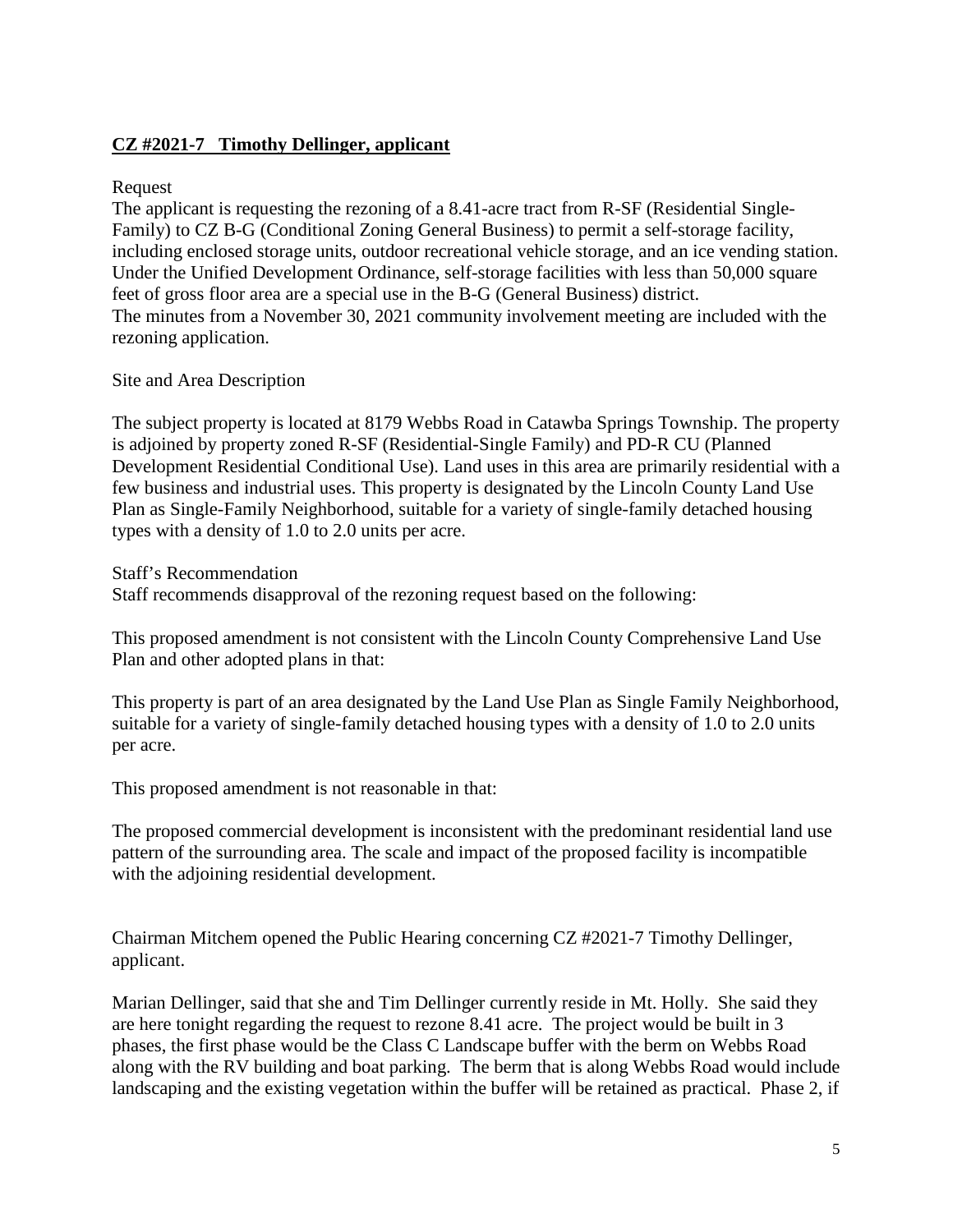it becomes necessary would include dry storage, as needed by the community. The  $3<sup>rd</sup>$  phase would be climate controlled storage if needed. The buildings would be single story with a gated entrance with cameras throughout the facility. The entrance would be off Burton Lane, but could be moved to Webbs Road. The facility would be operated by Tim and herself. Boat and RV storage is needed and could be used by the community. Boaters are already traveling the road to the Little Creek Boat Landing, so they could use the storage facility. This facility would generate less trips per day than residences. She commented on the concrete plant and also the convenience site already on Webbs Road. She said Tim Dellinger has withdrawn with pending litigation for a solar farm. She said plan B will be to place the maximum number of modular homes on the property for rental property. Mrs. Dellinger commented on the poor way she and her husband were treated at the first community involvement meeting. She said she feels the request is a good plan and asked the Board to look at what they are proposing.

Jim Walters, 8093 Windsong Road, said he is an Engineer and designed plan. He said everything will be done based on the UDO requirements and Soil and Erosion Control. He said he is half owner of 2 storage facilities, Lake Norman Self Storage and Cowans Ford Self Storage. He said when they started that self storage, the community was against it, but they are now his biggest customers. He said there is no noise with a self storage and there is hardly ever anyone there.

Richard Permenter, 4509 Rustling Woods Dr., respectfully requested that the Board disapprove this request. He said he has never seen a more clear negative recommendation from staff. He said he thinks Mr. Dellinger and his wife are fine people, but this is a residential single family area.

Greg Smith, 7456 Tallwood Drive, read a statement against the request saying he was speaking for ELBA, Eastwind Cove, Fairfield Forest, Lakewood, Live Oaks, Norman Pointe, Sailview, Webbs Chapel Cove, Westbay, Westport Peninsula and other communities. He said they would like separation of residential and commercial properties. The communities do not support this proposal. He asked everyone in support of the letter to stand. He apologized to the Dellingers for the behavior at the first community meeting.

Robin Tolbert, 7975 Buena Vista Drive, said she and her husband moved there in 2008. She said they are in favor of the request as presented. They have more concerns with the housing that could go there. She said rental property is a worst case scenario and they feel like the storage units are kind of a lesser of the two evils.

Michael Cunningham, 8111 Bradford Lane, said he lives in Governor's Landing, where they do not have boat storage in the community. He said he feels like this would be a valuable addition to the community. Their deed restrictions do not allow boat storage on their property. He said Tim and Marian Dellinger are very willing to be flexible with the proposal and have a right to make income from the property.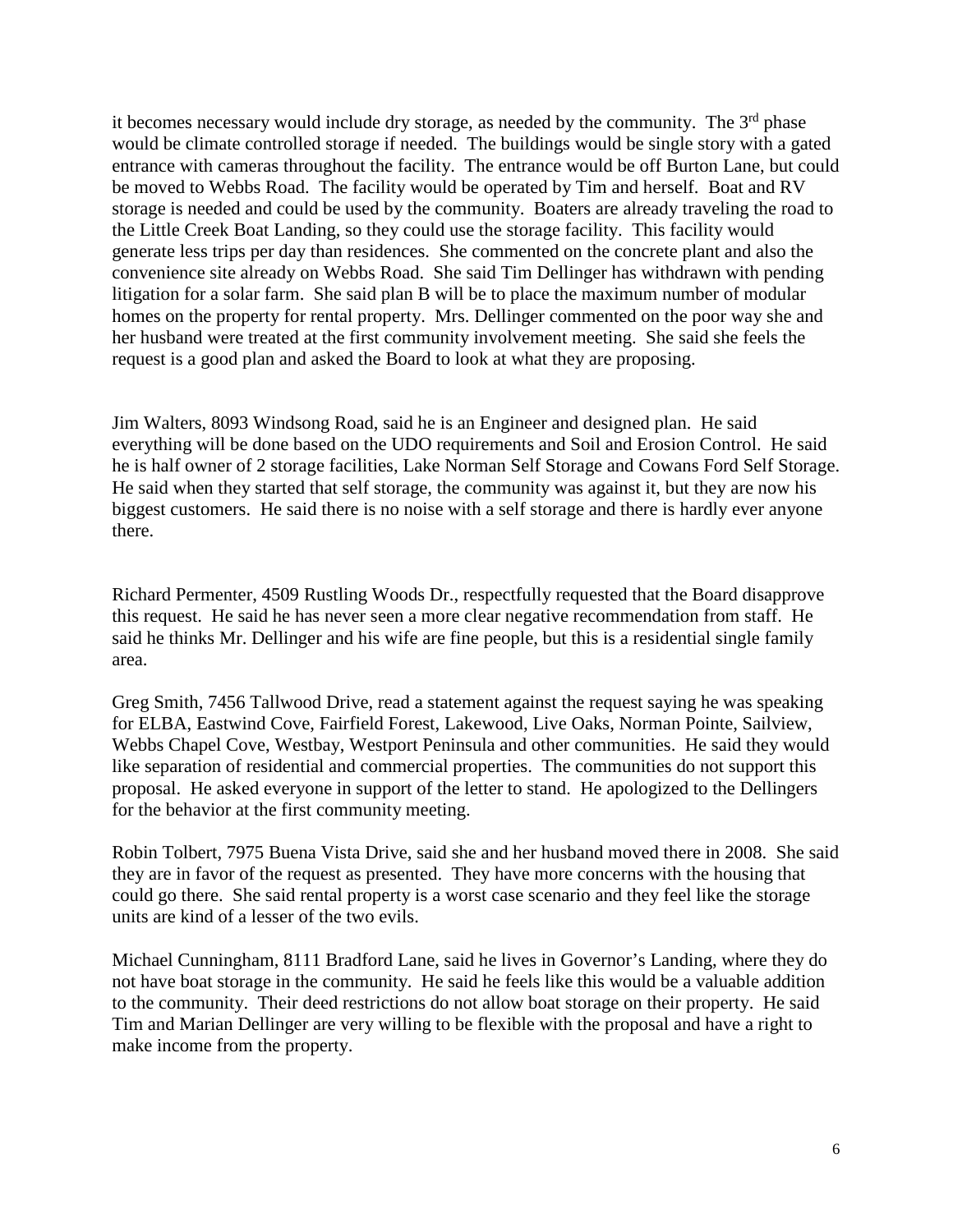Joe Carlo, 4081 Summit Ridge Lane, said he lives about 10 yards from the proposed entrance. He said Burton Lane is extremely loud. He said he heard a threat tonight concerning rental property. He spoke concerning tax revenue from homes versus a storage facility.

Commissioner Cesena asked what can go on the property.

Jeremiah Combs said site built home and modular homes could go on the property by right unless a new road or water line which would require a preliminary plat approval.

Kevin Rodriguez, 7730 Juniper Lane, said the proposed storage units would be built behind his house. He said he came to Denver in 2019 and was told the property was zoned residential. He said he has concerns about property values and he is not personally interested in having this storage facility built behind him.

Adam Smith, 7662 Nautical View, said he lives within walking distance to this property and is concerned about home values. He said there are advantages to zoning. He said older storage facilities do not look nice. He mentioned that the gentleman that spoke in favor of the Dellinger's request was given more time to speak.

Being no additional speakers, Chairman Mitchem closed the public hearing.

Josh Grant presented the following:

#### **ZMA #685 – Denver Christian Academy, applicant:**

The applicant is requesting the rezoning of a 5.13-acre tract from B-N (Neighborhood Business) and R-SF (Residential Single Family) to B-G (General Business). Under Section 2.4.8.B of the Unified Development Ordinance, the maximum gross floor area in the B-N district is 10,000 square feet. The cumulative size of all proposed structures on the site would exceed 10,000 square feet.

#### Site Area and Description

The subject property is located at 2243 N.C. 16 Business Hwy, on the west side of N.C. 16 Business and the north side of Old Post Road. The property is adjoined by property zoned B-N and R-SF. Land uses in this area include business and residential. The majority of the subject property is designated by the Lincoln County Land Use Plan as a Special District, suitable for institutional facilities; the remainder of the subject property is designated by the Lincoln County Land Use Plan as Single-Family Neighborhood, suitable for a variety of singlefamily detached housing types with a density of 1.0 to 2.0 units per acre.

Additional Information

Permitted uses Under current B-N zoning: offices, retail, daycare, school\*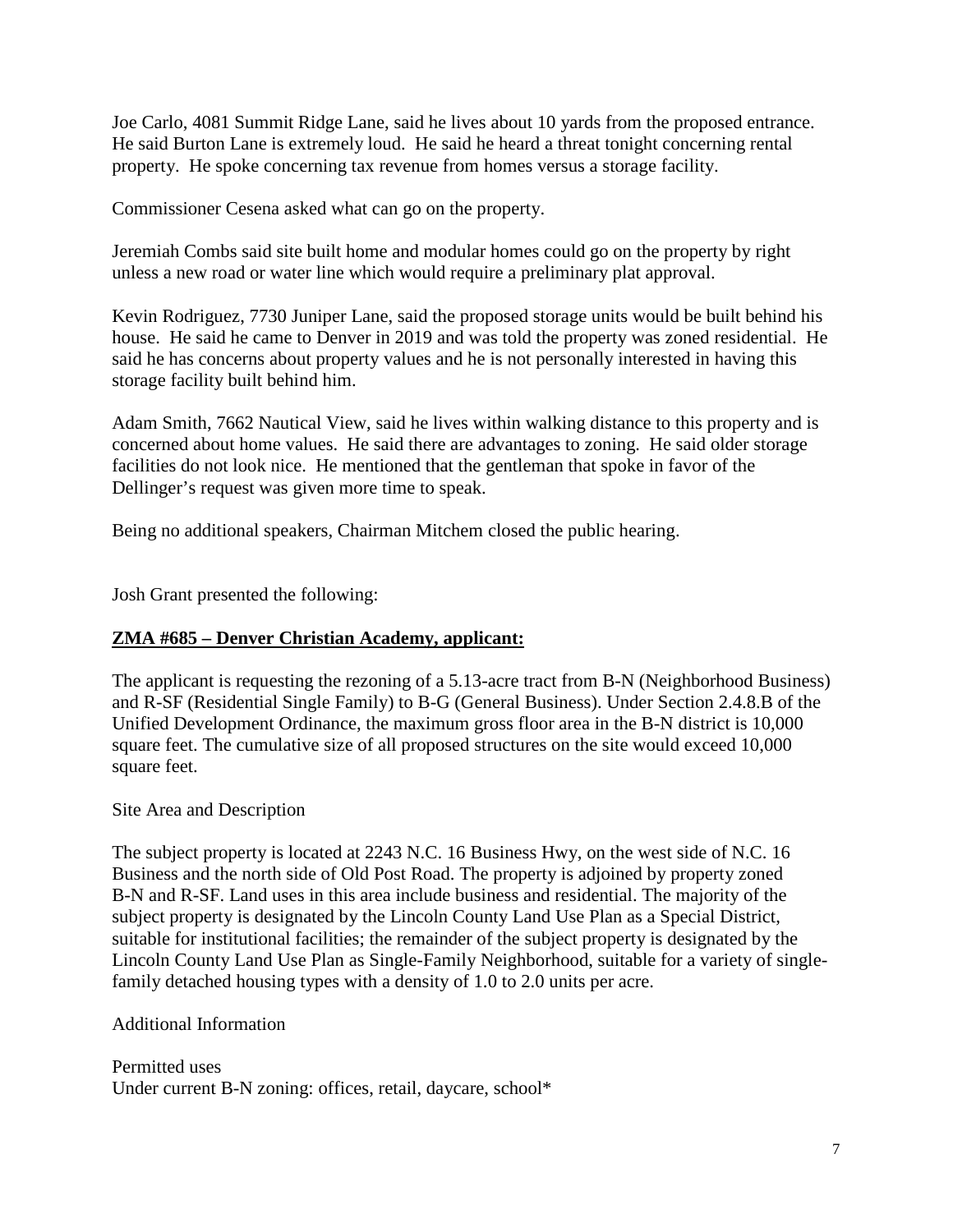Under proposed B-G zoning: offices, retail, daycare, school\* \*Schools require a Special Use Permit in both the B-N and B-G districts

Adjoining zoning and uses East (opposite side of Old Post Rd): zoned B-N, vacant South: zoned R-SF, residences West: zoned B-N and R-SF, vacant North (opposite side of N.C. 16 Business): zoned B-N, medical offices

Staff's Recommendation Staff recommends approval of the rezoning request.

Chairman Mitchem opened the Public Hearing concerning ZMA #685 – Denver Christian Academy, applicant.

Kresta Pedicino, 7069 Little Mountain Rd, spoke on behalf of Denver Christian Academy said she is here to answer any questions. She said they are looking to add 2 modular units for classrooms due to the fact that enrollment is up. They hope to put a brick and mortar building when they reach 90% capacity or 360 kids.

Sean Coldren, Engineer with CES Group Engineers said he is here to answer any questions about the site plan.

Being no additional speakers, Chairman Mitchem closed the public hearing.

# **SUP #455 – Denver Christian Academy applicant:**

The applicant is requesting a special use permit to place two additional modular classroom buildings on an existing school campus in the B-N (Neighborhood Business) district. Under the Unified Development Ordinance, a school is a special use in the B-N district. This property is also located in the ELDD (Eastern Lincoln Development District); a school is a permitted use in the ELDD.

On November 16, 2020, CUP #430 was approved to permit a 3,715-square-foot addition to the main building on the school campus for six classrooms. An amendment to CUP #430 was approved on March 15, 2021 to permit a four-classroom modular building to be used until the six-classroom addition to the main school building is completed. The six-classroom addition has been removed from the proposed site plan for this request.

# Site Area and Description

The 5.13-acre parcel is located at 2243 N.C. 16 Business Hwy, on the west side of N.C. 16 Business and the north side of Old Post Road. The subject property is adjoined by property zoned B-N and R-SF (Residential-Single Family). Land uses in this area include business and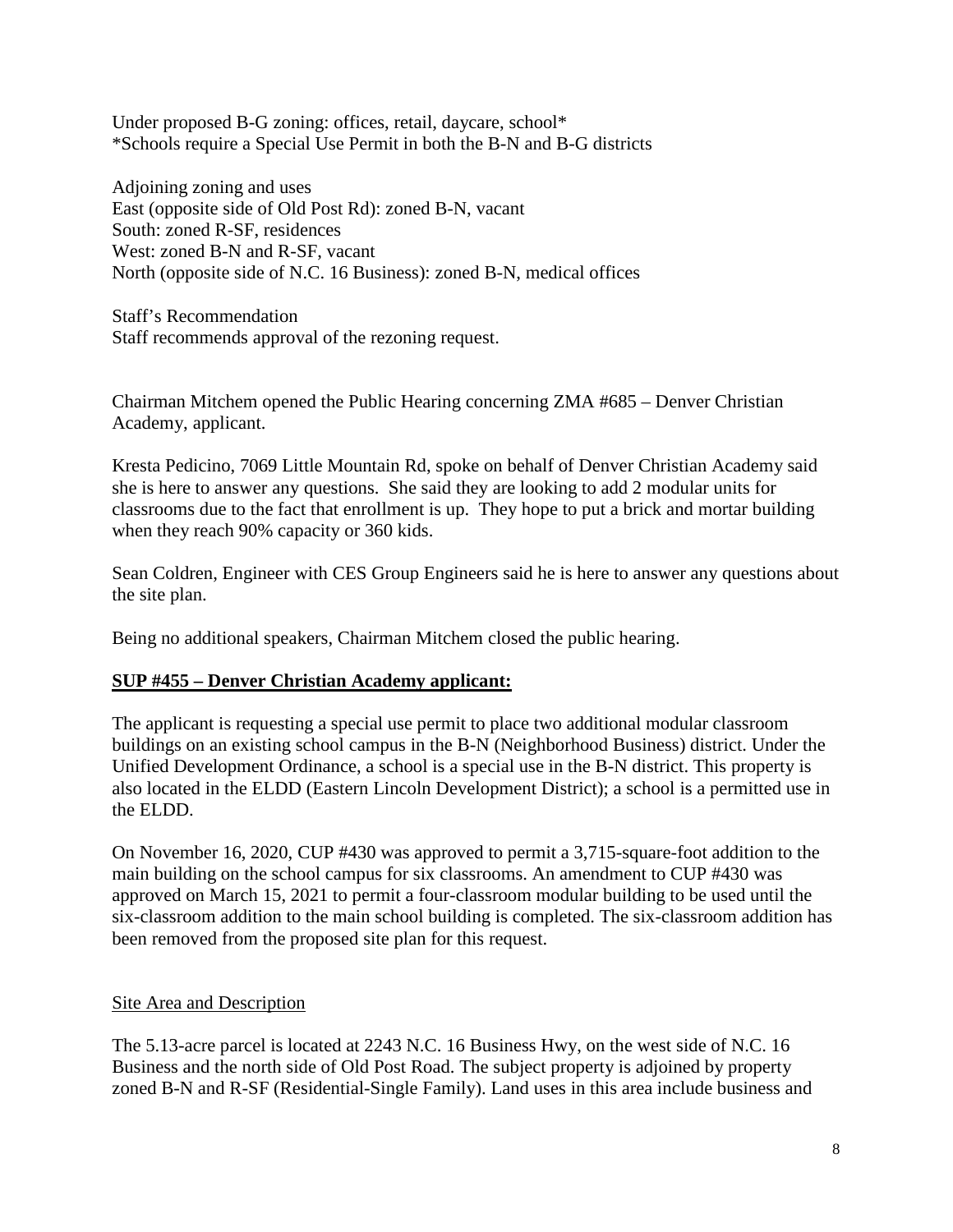residential. The majority of the subject property is designated by the Lincoln County Land Use Plan as a Special District, suitable for institutional facilities; the remainder of the subject property is designated by the Lincoln County Land Use Plan as Single-Family Neighborhood, suitable for a variety of single-family detached housing types with a density of 1.0 to 2.0 units per acre.

Chairman Mitchem opened the Public Hearing concerning SUP #455 –Denver Christian Academy, applicant.

Kresta Pedicino, 7069 Little Mountain Rd, spoke on behalf of Denver Christian Academy said she is here to answer any questions. She said their goal with growth is to implement bus stops to alleviate traffic as they grow. She said she prepared and would like to incorporate the application and proposed Findings of Fact into his testimony.

Sean Coldren, Engineer with CES Group Engineers said he is here to answer any questions about the site plan.

Being no additional speakers, Chairman Mitchem closed the public hearing.

Jordan Tubbs presented the following:

# **SUP #457 – Derek and Jessica Hill, applicants:**

The applicant is requesting a special use permit to expand an existing detached garage in the road yard on a lot adjacent to Lake Norman. Under Section 4.6.2.C.2(a) of the Unified Development Ordinance, an accessory structure cannot extend in front of the front line of the principal structure unless it is set back a minimum of 100 feet from the edge of the road right-of-way; or, in the case of a lot adjacent to Lake Norman, the Board of Commissioners may approve a special use permit to allow an accessory structure to be located in the Road Yard, a minimum of 30 feet from the edge of the road right-of-way. A site plan submitted as part of the application shows the proposed garage would be located in compliance with the required setbacks.

# Site Area and Description

The request involves a 0.89 -acre lot located at 7679 Rabbit Circle in the Catawba Springs Township. The property is zoned R-SF (Residential Single Family) and surrounded by property zoned R-SF. Land uses in this area are primarily residential. This property is part of an area designated by the Lincoln County Land Use Plan as Single-Family Neighborhood.

Chairman Mitchem opened the Public Hearing concerning SUP #457 – Derek and Jessica Hill, applicant.